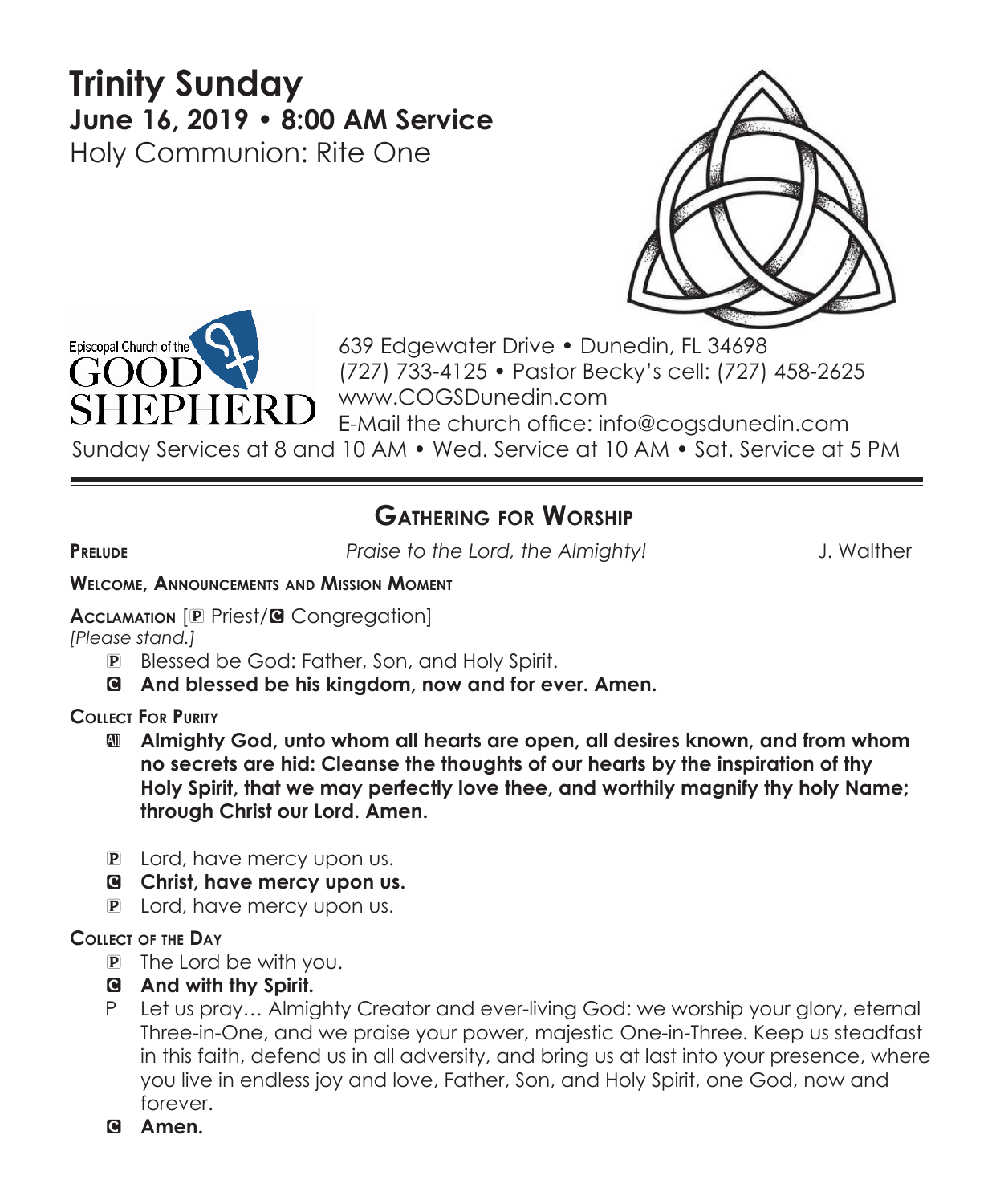# **Word of God**

**The Readings:** Proverbs 8:1–4, 22–31 • Psalm 8 • Romans 5:1–5 • John 16:12–15 *[Please be seated.]*

# The First Reading

L *The First Reading is taken from Proverbs, chapter 8…*

 Doesn't Wisdom cry out and Understanding shout? Atop the heights along the path, at the crossroads she takes her stand. By the gate before the city, at the entrances she shouts: I cry out to you, people; my voice goes out to all of humanity.

 The Lord created me at the beginning of his way, before his deeds long in the past. I was formed in ancient times, at the beginning, before the earth was. When there were no watery depths, I was brought forth, when there were no springs flowing with water. Before the mountains were settled, before the hills, I was brought forth; before God made the earth and the fields or the first of the dry land.

 I was there when he established the heavens, when he marked out the horizon on the deep sea, when he thickened the clouds above, when he secured the fountains of the deep, when he set a limit for the sea, so the water couldn't go beyond his command, when he marked out the earth's foundations.

 I was beside him as a master of crafts. I was having fun, smiling before him all the time, frolicking with his inhabited earth and delighting in the human race.

- L The Word of the Lord.
- C **Thanks be to God.**

The Psalm: [*read responsively*, La Lector/**G** congregation]

- L *We will read responsively Psalm 8…*
- L O Lord our Governor, how exalted is your Name in all the world!
- C **Out of the mouths of infants and children your majesty is praised above the heavens.**
- L You have set up a stronghold against your adversaries, to quell the enemy and the avenger.
- C **When I consider your heavens, the work of your fingers, the moon and the stars you have set in their courses,**
- L What is man that you should be mindful of him? the son of man that you should seek him out?
- C **You have made him but little lower than the angels; you adorn him with glory and honor;**
- L You give him mastery over the works of your hands; you put all things under his feet:
- C **All sheep and oxen, even the wild beasts of the field,**
- L The birds of the air, the fish of the sea, and whatsoever walks in the paths of the sea.
- C **O Lord our Governor, how exalted is your Name in all the world!**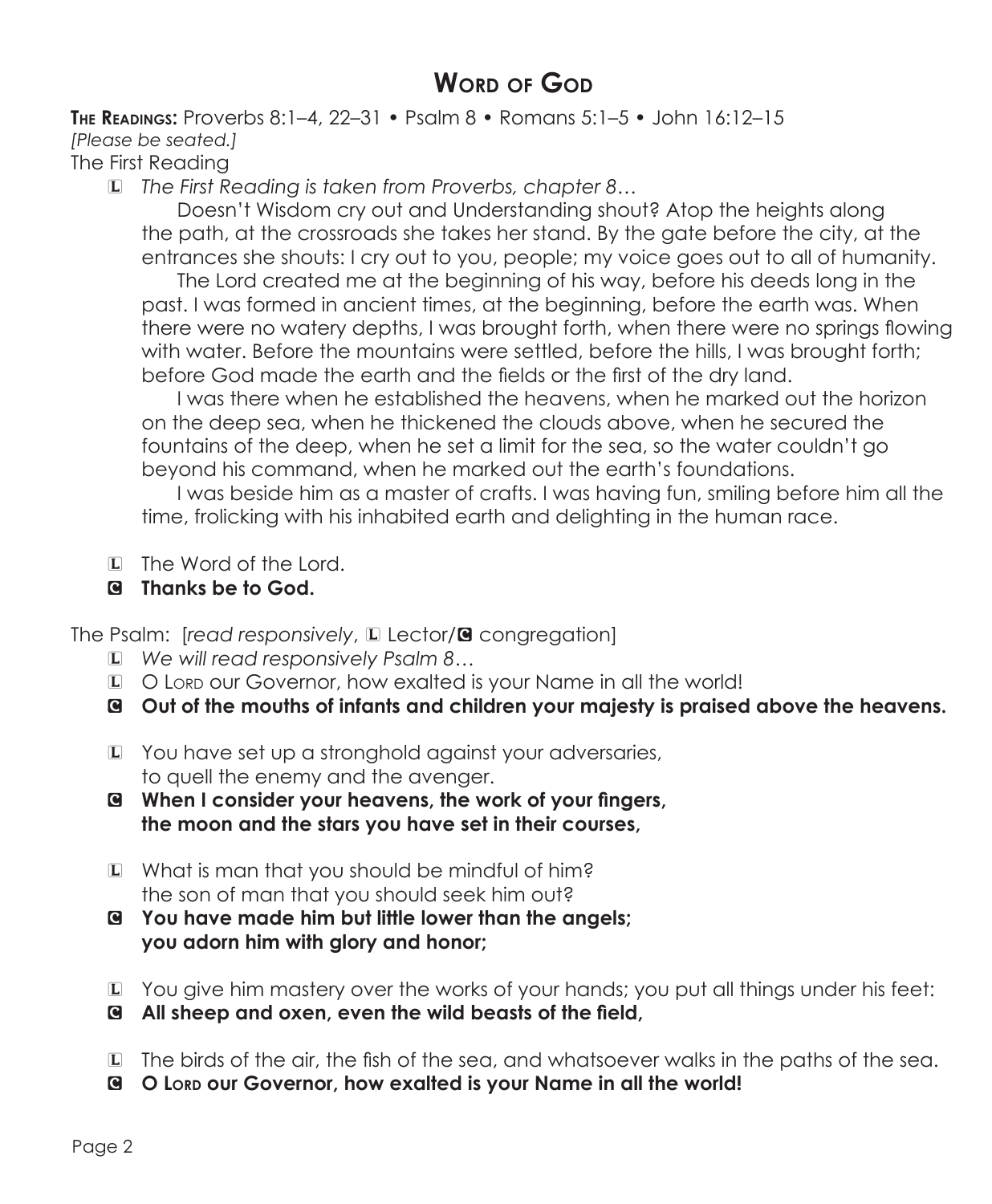The Second Reading:

L *The Second Reading is taken from Romans, chapter 5…*

 Therefore, since we have been made righteous through his faithfulness, we have peace with God through our Lord Jesus Christ. We have access by faith into this grace in which we stand through him, and we boast in the hope of God's glory. But not only that! We even take pride in our problems, because we know that trouble produces endurance, endurance produces character, and character produces hope. This hope doesn't put us to shame, because the love of God has been poured out in our hearts through the Holy Spirit, who has been given to us.

- L The Word of the Lord.
- C **Thanks be to God.**

The Gospel:

*[Please stand.]*

- D The Holy Gospel of our Lord Jesus Christ according to John.
- C **Glory be to thee, O Lord.**
- D "I have much more to say to you, but you can't handle it now. However, when the Spirit of Truth comes, he will guide you in all truth. He won't speak on his own, but will say whatever he hears and will proclaim to you what is to come. He will glorify me, because he will take what is mine and proclaim it to you. Everything that the Father has is mine. That's why I said that the Spirit takes what is mine and will proclaim it to you."
- D The Gospel of the Lord.
- C **Praise be to thee, O Christ.**

**SERMON Becky Robbins-Penniman** 

*[Please be seated.]*

#### **Nicene Creed**

*[Please stand.]*

C **We believe in one God, the Father, the Almighty, maker of heaven and earth, of all that is, seen and unseen.** 

 **We believe in one Lord, Jesus Christ, the only Son of God, eternally begotten of the Father, God from God, Light from Light, true God from true God, begotten, not made, of one Being with the Father. Through him all things were made. For us and for our salvation he came down from heaven: by the power of the Holy Spirit he became incarnate from the Virgin Mary, and was made man. For our sake he was crucified under Pontius Pilate; he suffered death and was buried. On the third day he rose again in accordance with the Scriptures; he ascended into heaven and is seated at the right hand of the Father. He will come again in glory to judge the living and the dead, and his kingdom will have no end.**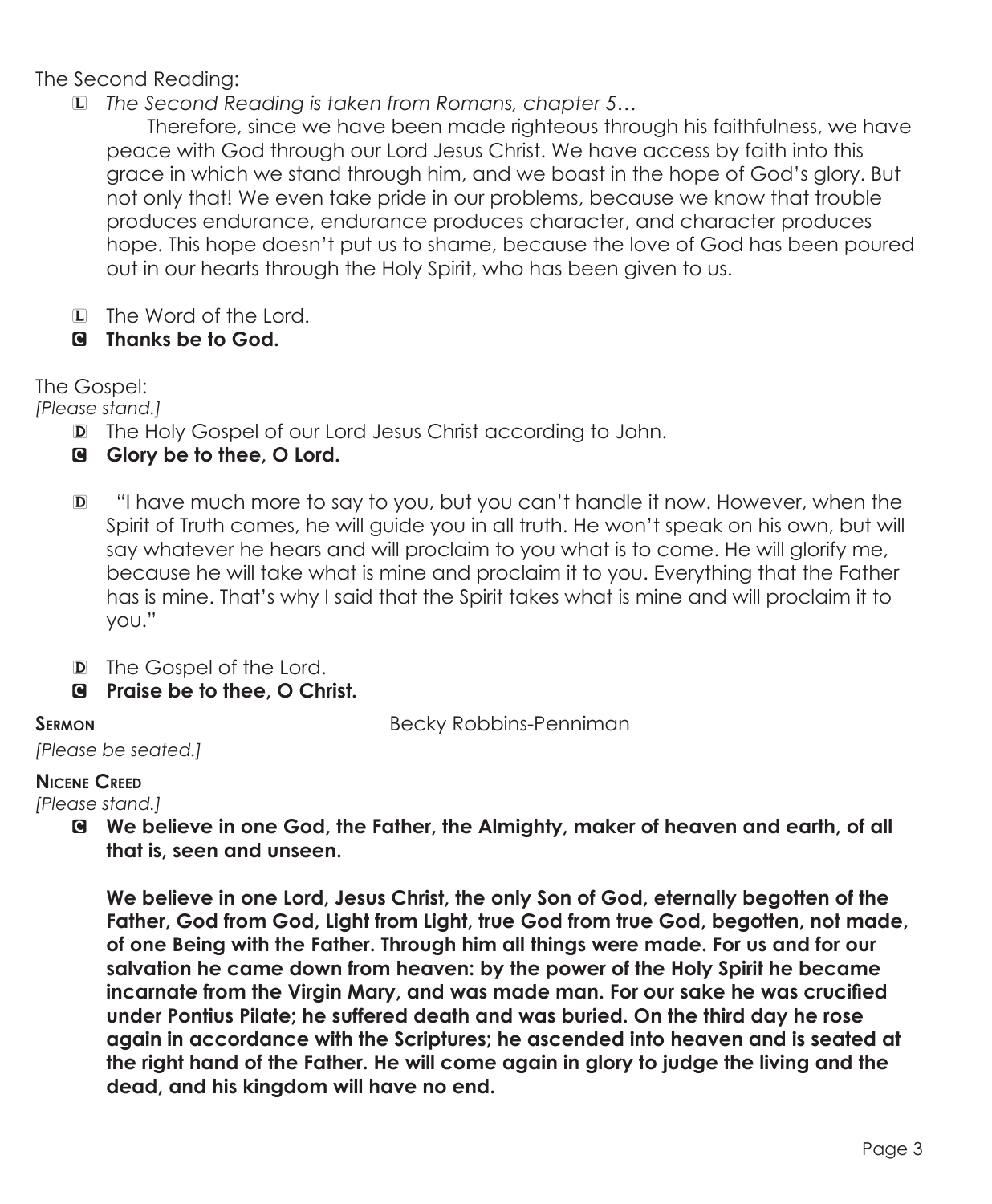**We believe in the Holy Spirit, the Lord, the giver of life, who proceeds from the Father and the Son. With the Father and the Son he is worshiped and glorified. He has spoken through the Prophets. We believe in one holy catholic and apostolic Church. We acknowledge one baptism for the forgiveness of sins. We look for the resurrection of the dead, and the life of the world to come. Amen.**

#### **Prayers of the People**

*[Sit, stand, or kneel, as you prefer.]*

- D Let us pray for the whole state of Christ's Church and the world.
- L Almighty and everliving God, who in thy holy Word hast taught us to make prayers, and supplications, and to give thanks for all humanity: Receive these our prayers which we offer unto thy divine Majesty, beseeching thee to inspire continually the Universal Church with the spirit of truth, unity, and concord; and grant that all those who do confess thy holy Name may agree in the truth of thy holy Word, and live in unity and godly love. In the power of the Spirit,

### C **we pray to you.**

L Give grace, O heavenly Father, to all bishops, especially to Michael, our Presiding Bishop; Dabney, our Bishop; Barry and Michael, our Assisting Bishops; Becky, our Rector; Cindy, our Deacon; Ann, our Priest Associate; to our companion diocese of the Dominican Republic; to these Episcopal Churches in our Diocese: St. Thomas', St. Petersburg; Church of the Nativity, Sarasota; and St. Andrew's, Boca Grande; to the Clearwater Deanery Collaboration Partners; and to all priests, deacons, and the laity in their ministry; that they may, both by their life and doctrine, set forth thy true and lively Word, and rightly and duly administer thy holy Sacraments. In the power of the Spirit,

# C **we pray to you.**

L And to all thy people give thy heavenly grace, and especially to this congregation here present; that, with meek heart and due reverence, they may hear and receive thy holy Word, truly serving thee in holiness and righteousness all the days of their life. In the power of the Spirit,

#### C **we pray to you.**

L We beseech thee also so to rule the hearts of those who bear the authority of government in this and every land, especially President Trump, that they may be led to wise decisions and right actions for the welfare and peace of the world. We pray that all God's children, especially those in the Middle East, might live in the hope of the world peace for which we are created. In the power of the Spirit,

# C **we pray to you.**

- L And we most humbly beseech thee, of thy goodness, O Lord, to comfort and succor [*Add handwritten names from notebook*] and all those who, in this transitory life, are in trouble, sorrow, need, sickness, or any other adversity, especially those listed in the weekly news who have asked for our prayers. I now invite you to pray for others by name, aloud or in your hearts. [*Leave time…*] In the power of the Spirit,
- C **we pray to you.**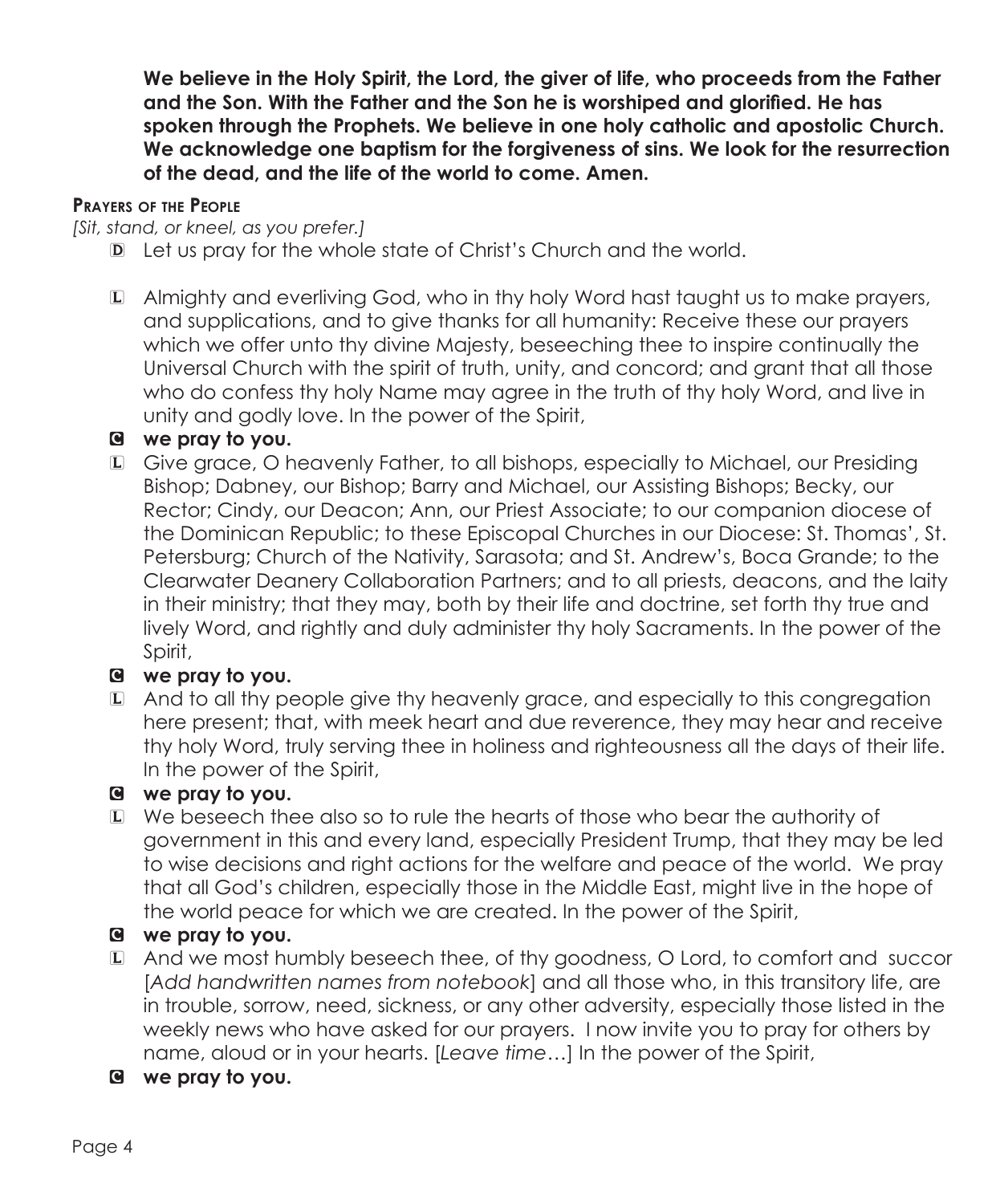L Open, O Lord, the eyes of all people to behold thy gracious hand in all thy works, that, rejoicing in thy whole creation, they may honor thee with their substance, and be faithful stewards of thy bounty. We give thanks for the flowers given today, and for all the blessings of this life. I invite you to name a blessing either silently or aloud. [*Leave time…*] In the power of the Spirit,

# C **we pray to you.**

L And we also bless thy holy Name for all thy servants departed this life in thy faith and fear, [*especially… add names from notebook*]. Please add names of those on your heart, silently or aloud. [*Leave time…*] We beseech thee to grant them continual growth in thy love and service; and to grant us grace so to follow the good examples of all thy saints, that with them we may be partakers of thy heavenly kingdom. In the power of the Spirit,

# C **we pray to you.**

- L Grant these our prayers, O Father, for Jesus Christ's sake, our only Mediator and Advocate.
- C **Amen.**

# **Confession and Forgiveness of Sin**

*[Please stand or kneel, as you choose.]*

- D Let us humbly confess our sins unto Almighty God.  *Silence is kept.* Most merciful God,*…*
- C **we confess that we have sinned against thee in thought, word, and deed, by what we have done, and by what we have left undone. We have not loved thee with our whole heart; we have not loved our neighbors as ourselves. We are truly sorry and we humbly repent. For the sake of thy Son Jesus Christ, have mercy on us and forgive us; that we may delight in thy will, and walk in thy ways, to the glory of thy Name. Amen.**
- P Almighty God, our heavenly Father, who of his great mercy hath promised forgiveness of sins to those who with hearty repentance and true faith turn unto him, have mercy upon you, pardon and deliver you from all your sins, confirm and strengthen you in all goodness, and bring you to everlasting life; through Jesus Christ our Lord.
- C **Amen.**

# **Prayers and Blessings**

#### **The Peace**

*[Please stand.]*

- P The peace of the Lord be always with you.
- C **And with thy spirit.**

# **The Holy Communion**

# **Offertory Sentence**

D I beseech you, brethren, by the mercies of God, to present yourselves as a living sacrifice, holy and acceptable to God, which is your spiritual worship. Bring your tithes, gifts and offerings with a gladsome heart.

# **Offertory**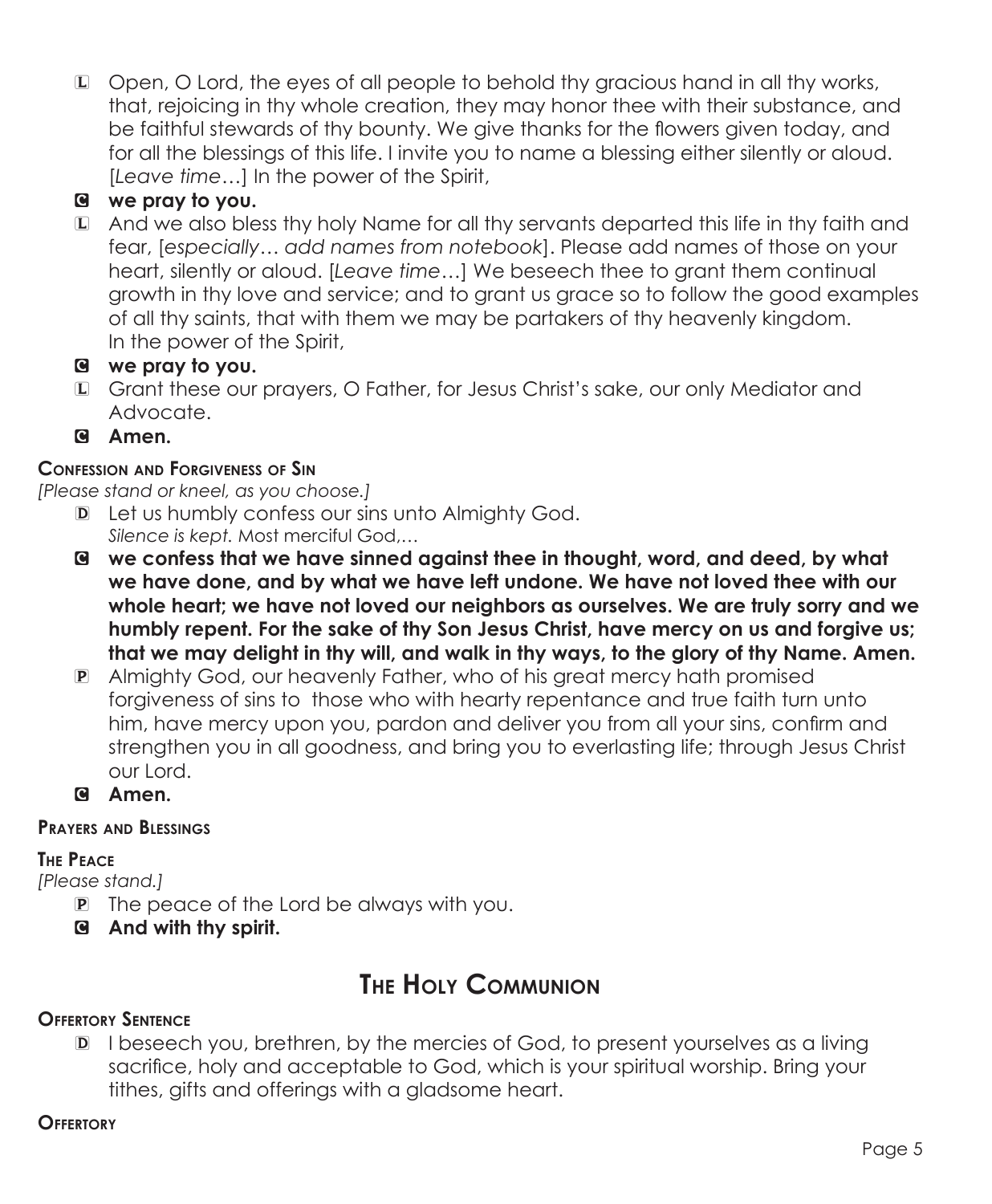#### **Presentation of the Offerings**

*[Please stand when the offerings of bread, wine, and money are presented by the Deacon.]*

D As we receive these gifts, we acknowledge:

# C **All things come from thee, O Lord and of thine own have we given thee.**

**The Great Thanksgiving:** Eucharistic Prayer II

- P The Lord be with you.
- C **And with thy spirit.**
- P Lift up your hearts.
- C **We lift them up unto the Lord.**
- P Let us give thanks unto our Lord God.
- C **It is meet and right so to do.**
- P It is very meet, right, and our bounden duty, that we should at all times, and in all places, give thanks unto thee, O Lord, holy Father, almighty, everlasting God, for with thy co-eternal Son and Holy Spirit, thou art one God, one Lord, in Trinity of Persons and in Unity of Substance; and we celebrate the one and equal glory of thee, O Father, and of the Son, and of the Holy Spirit. Therefore with Angels and Archangels, and with all the company of heaven, we laud and magnify thy glorious Name; evermore praising thee, and saying,
- C **Holy, holy, holy, Lord God of Hosts: Heaven and earth are full of thy glory. Glory be to thee, O Lord Most High. Blessed is he that cometh in the name of the Lord. Hosanna in the highest.**

*[Please kneel or stand, as you choose.]*

P All glory be to thee, O Lord our God, for that thou didst create heaven and earth, and didst make us in thine own image; and, of thy tender mercy, didst give thine only Son Jesus Christ to take our nature upon him, and to suffer death upon the cross for our redemption. He made there a full and perfect sacrifice for the whole world; and did institute, and in his holy Gospel command us to continue, a perpetual memory of that his precious death and sacrifice, until his coming again.

For in the night in which he was betrayed, he took bread; and when he had given thanks to thee, he broke it, and gave it to his disciples, saying, "Take, eat, this is my Body, which is given for you. Do this in remembrance of me."

 Likewise, after supper, he took the cup; and when he had given thanks, he gave it to them, saying, "Drink this, all of you; for this is my Blood of the New Covenant, which is shed for you, and for many, for the remission of sins. Do this, as oft as ye shall drink it, in remembrance of me."

Wherefore, O Lord and heavenly Father, we thy people do celebrate and make, with these thy holy gifts which we now offer unto thee, the memorial thy Son hath commanded us to make; having in remembrance his blessed passion and precious death, his mighty resurrection and glorious ascension; and looking for his coming again with power and great glory. And we most humbly beseech thee, O merciful Father, to hear us, and, with thy Word and Holy Spirit, to bless and sanctify these gifts of bread and wine, that they may be unto us the Body and Blood of thy dearlybeloved Son Jesus Christ.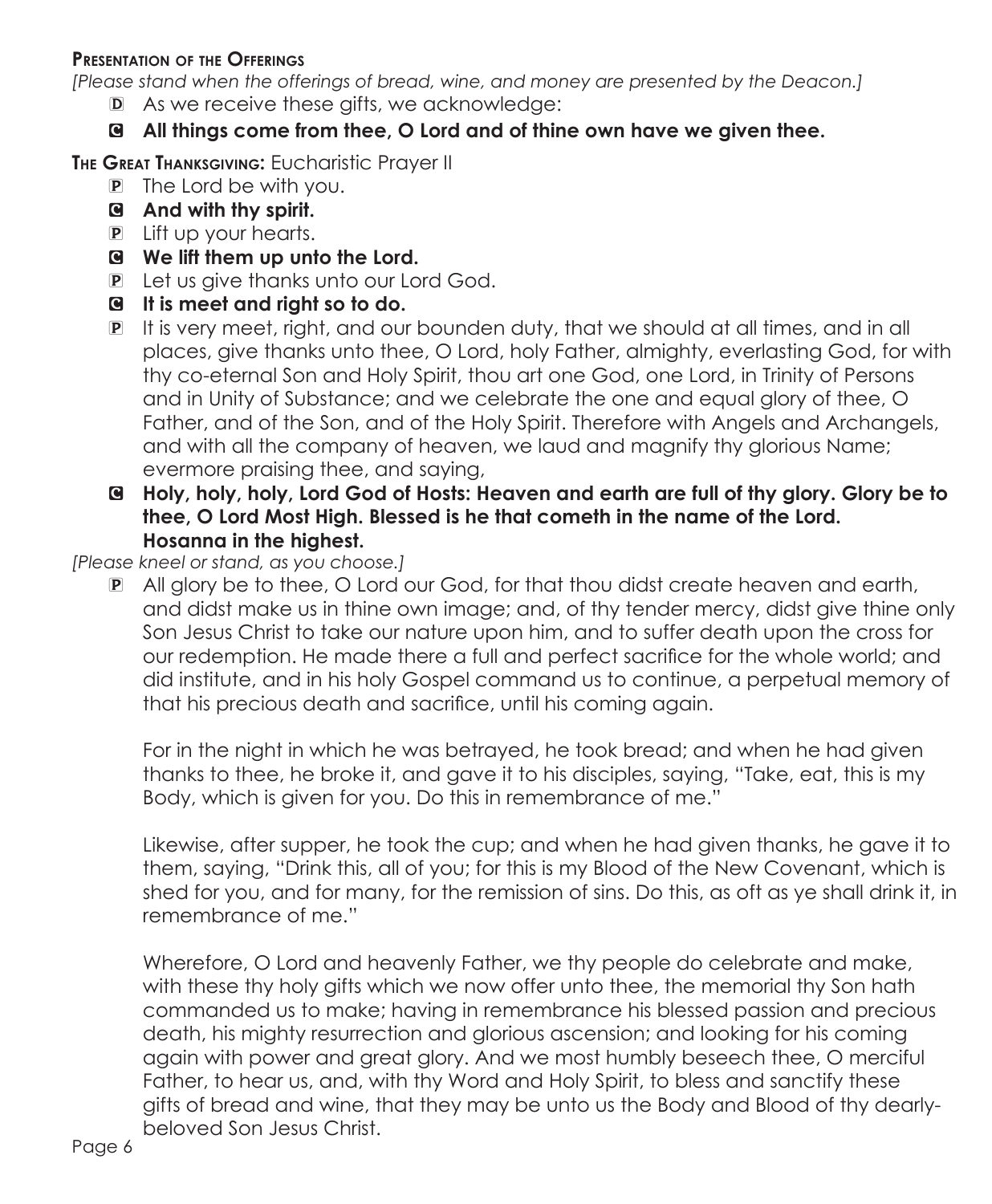- C **And we earnestly desire thy fatherly goodness to accept this our sacrifice of praise and thanksgiving, whereby we offer and present unto thee, O Lord, our selves, our souls and bodies. Grant, we beseech thee, that all who partake of this Holy Communion may worthily receive the most precious Body and Blood of thy Son Jesus Christ, and be filled with thy grace and heavenly benediction; and also that we and all thy whole Church may be made one body with him, that he may dwell in us, and we in him; through the same Jesus Christ our Lord;**
- P By whom, and with whom, and in whom, in the unity of the Holy Ghost all honor and glory be unto thee, O Father Almighty, world without end.
- C **AMEN.**

# **The Lord's Prayer**

- P And now, as our Savior Christ hath taught us, we are bold to say,
- C **Our Father, who art in heaven, hallowed be thy Name, thy kingdom come, thy will be done, on earth as it is in heaven. Give us this day our daily bread. And forgive us our trespasses, as we forgive those who trespass against us. And lead us not into temptation, but deliver us from evil. For thine is the kingdom, and the power, and the glory, for ever and ever. Amen.**

### **Breaking of the Bread**

- P Bread and Wine: God's holy gifts for God's holy people.
- C **May we who share these gifts be found in Christ and Christ in us.**
- P The Gifts of God for the People of God. Take them in remembrance that Christ died for you, and feed on him in your hearts by faith, with thanksgiving.

*[You may be seated. All are welcome at the Lord's Table. Please follow the directions of the usher, who will let you know when it's your turn to go to the altar rail. You may stand or kneel. To receive, hold your hands in front of you, one palm over the other. The priest will place a wafer there. You may either consume it immediately, and then sip from the cup of wine when it comes to you, or, you may wait and dip the wafer into the wine. When you are finished, please return to your seat by the side aisle.]* **Our Prayer Team will be in the south narthex (at the back of the church) during Holy Communion to pray with you for healing, guidance, a loved one, or anything else on your heart.** 

#### **Prayer After Communion**

*[Please kneel or stand, as you choose.]*

- P Let us pray.
- C **Almighty and everliving God, we most heartily thank thee for that thou dost feed us, in these holy mysteries, with the spiritual food of the most precious Body and Blood of thy Son our Savior Jesus Christ; and dost assure us thereby of thy favor and goodness towards us; and that we are very members incorporate in the mystical body of thy Son, the blessed company of all faithful people; and are also heirs, through hope, of thy everlasting kingdom. And we humbly beseech thee, O heavenly Father, so to assist us with thy grace, that we may continue in that holy fellowship, and do all such good works as thou hast prepared for us to walk in; through Jesus Christ our Lord, to whom, with thee and the Holy Ghost, be all honor and glory, world without end. Amen.**